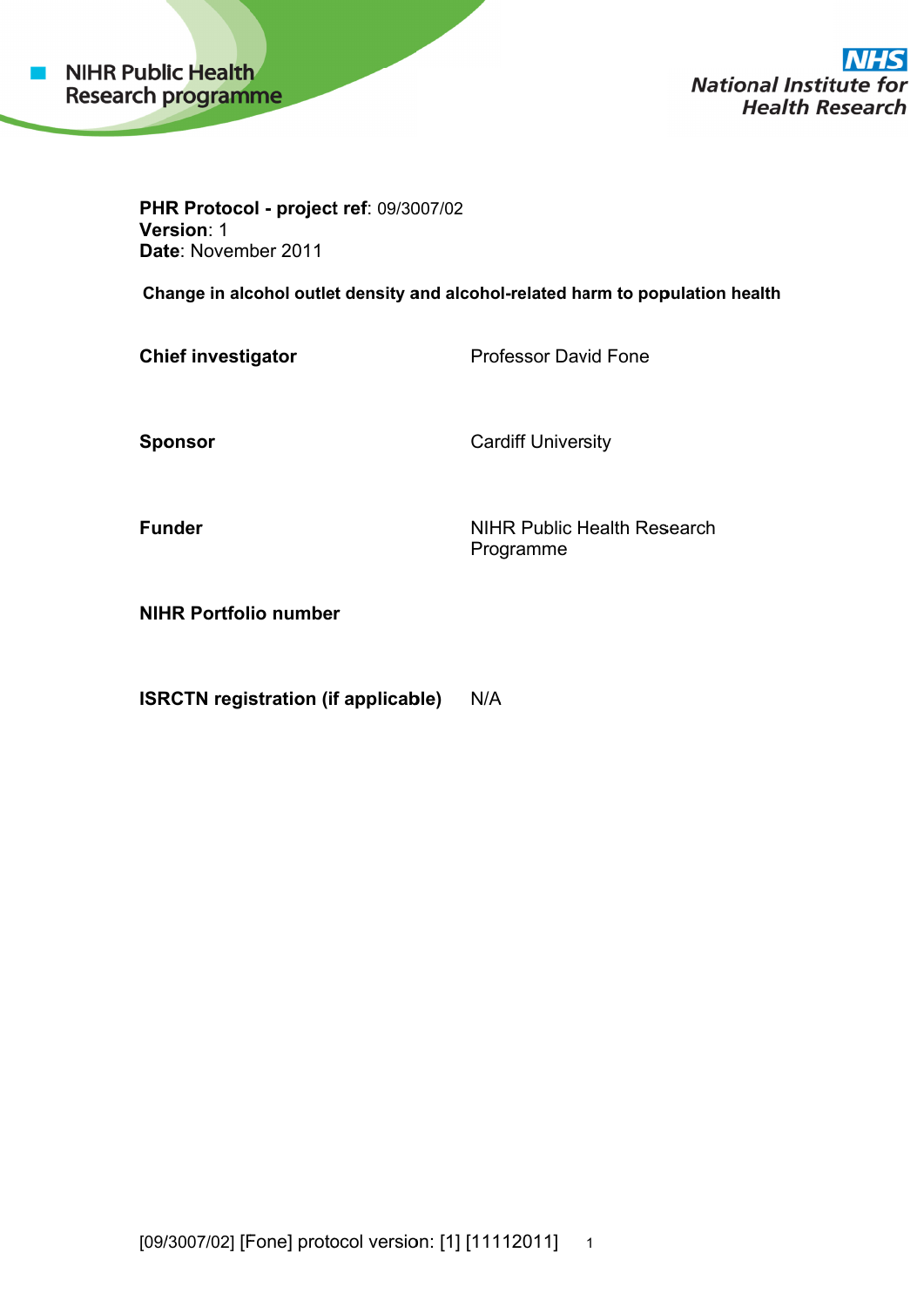## **Change in alcohol outlet density and alcohol-related harm to population health**

## **1. Aims/Objectives:**

## **Primary research question:**

We propose to directly address the NIHR commissioning brief PHR 09/3007 research question "*What is the impact of a reduction in the availability of alcohol on community alcohol health related harm and/or consumption in the local community?"*

We will do this by investigating the effect of change in alcohol outlet density on important alcohol-related health outcomes in Wales.

The outcomes we propose to investigate are: levels of daily consumption, including above sensible limits and binge drinking; hospital admissions; accident & emergency (A&E) department attendances; and police data on violent assaults.

## **Secondary research questions:**

Here we will directly address the NIHR commissioning brief to consider the impact on health inequalities. We suggest this has two important methodological components.

First, it is clear from published research that selective population migration may account for a spurious widening of health inequalities over time.<sup>1,2</sup> We will estimate the effect of population migration on the estimates of outlet density and hence on the associations with alcohol-related harm.

Second, we will assess the impact of change in outlet density on alcohol-related health inequalities, taking the effect of population migration into account.

Our secondary research questions are therefore:

1. Does a health selection effect from population migration at small-area level explain any observed associations between outlet density and alcohol-related harm?

2. What effect does change in outlet density have on population inequalities in alcoholrelated health?

## **Objectives:**

- 1. To update the review of the literature
- 2. To collate data on alcohol outlets in Wales for all 22 local authorities
- 3. To estimate outlet density using a network-based spatial analysis
- 4. To clean and validate data from the Welsh Health Surveys 2005-09
- 5. To prepare the datasets of alcohol-related hospital admissions, A&E department attendances, and police recorded violent assault
- 6. To carry out descriptive and multilevel regression analyses
- 7. To carry out spatial analyses
- 8. Final update of the literature review
- 9. To write reports/papers/abstracts/dissemination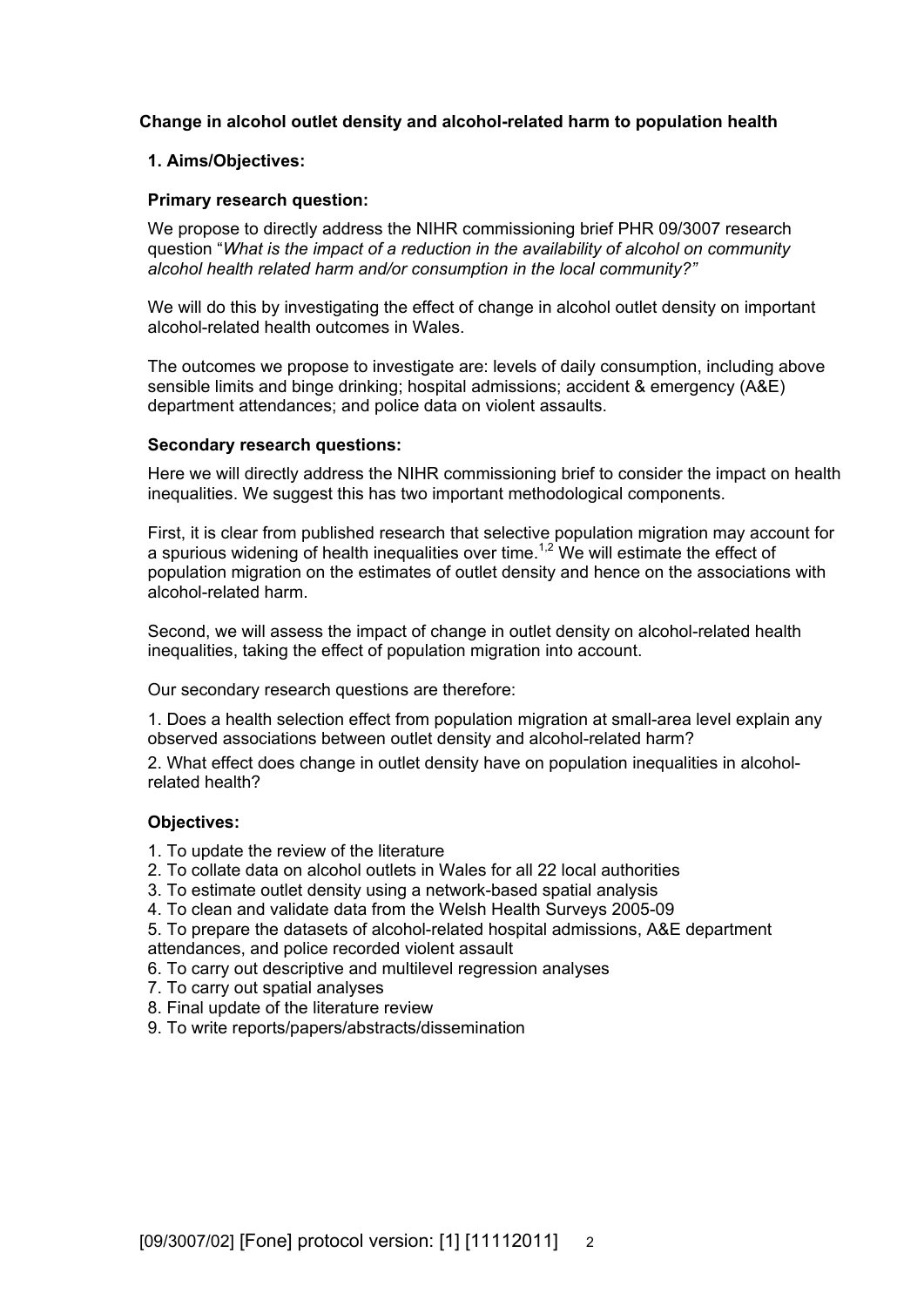### **2. Background and contribution of existing research:**

Research investigating cross-sectional associations between higher outlet density and alcohol-related harm is well established. Less certain is the association between *change* in outlet density and alcohol-related harm. We carried out an initial scoping search, with a basic search strategy and limited number of information sources and search terms, of relevant research to focus our research question, aim, objectives, design and methods. We included research studies and reviews of research studies from the earliest date available in the database in developed (OECD) countries only.

### **Summary of findings**

From a brief examination of titles and abstracts, 143 research publications were of broad relevance to the topic area, of which 78 looked directly at the effect of alcohol outlet density on health outcomes.

Of these 78 publications, 12 were reviews of studies and 66 were research papers (circa 62 individual studies) of which 55 (83%) were from the USA, 4 (6%) from Australia, and one each from New Zealand and Norway; the remaining five could not be assigned to a location but were assumed to be from developed countries. Eleven papers were not community based. No UK studies were found in this brief scoping search. Only one review article<sup>3</sup> and ten primary research papers<sup>4-13</sup> investigated *change* in outlet density and these are most relevant to the NIHR brief and our proposal.

### **Change in outlet density**

The review article included papers published up to 2006 and summarised the effects of a change in outlet density resulting from three groups of studies: interrupted time series; natural experiments from alcohol bans, and changes in licensing arrangements.<sup>3</sup> Many of these studies were old and few accounted for spatial autocorrelation in their analyses (i.e. the lack of independence of proximate small-areas). This review did not include any methodological assessment of the measurement of outlet density. The overall conclusion was that an increase in outlet density led to increased consumption and inter-personal violence, but the evidence was less clear cut for an association with motor vehicle crashes. $3$ 

We found ten other papers investigating associations between change in outlet density and a limited range of outcomes, namely violence,  $57,8,9,11,12,13$  sexually transmitted infection,  $4,10$ suicide,  $6$  and car crashes.<sup>7,11</sup> Three of these papers<sup>5,9,12</sup> were included in a systematic review of all study designs.<sup>14</sup>

A six-year longitudinal study of change in outlet density and suicide set in California found that change in bar and off-premise outlet densities were positively related, and restaurant densities negatively related, to attempted and completed suicide rates.<sup>6</sup> In this study outlet density was measured simply as the number of outlets/per zip code population, with no spatial analysis. Time-lagged random effects models correcting for spatial autocorrelation (i.e. where variables in adjacent areas tend to be correlated) were used.

Using the same dataset a second paper reported that change in each measure of outlet density was positively related to likely alcohol-related accident rates, using Police-recorded crashes judged to include alcohol, and hospital admissions resulting from motor vehicle crashes identified from ICD-10 codes E810-E825 (which are not alcohol-specific).<sup>11</sup> A smaller study of alcohol-related crashes two years before and after closure of drive-up alcohol outlets in New Mexico reported a non-significant association.<sup>7</sup>

A third analysis of the same dataset found that increases in bar and off-premise outlet densities were positively related with an increase in the rate of violence, defined as a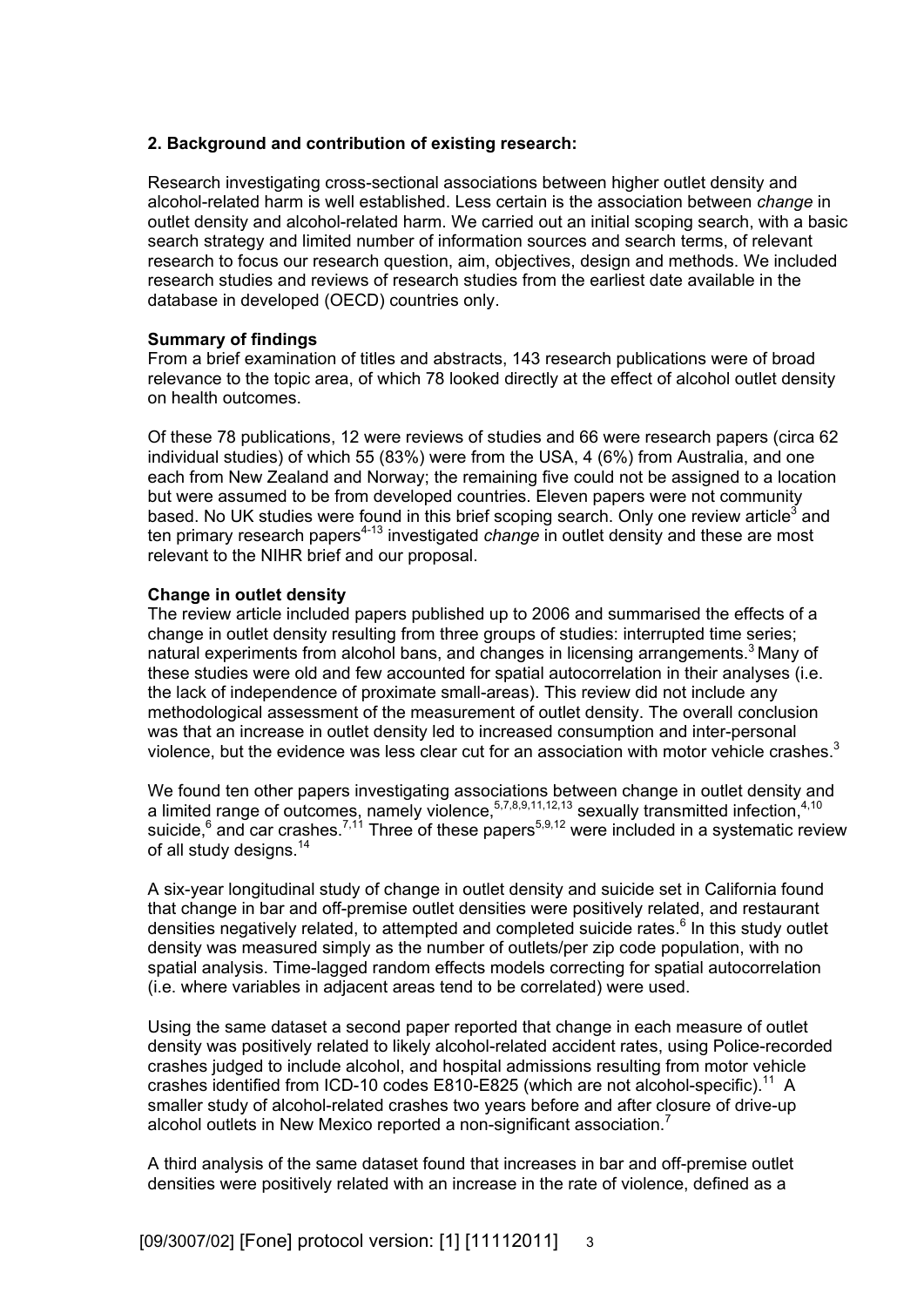hospital admission with an overnight stay with ICD-10 codes E960-969 for injuries resulting from inter-personal violence, which again are not alcohol-specific.<sup>5</sup>

A study set in Melbourne found that an increase in the number of outlets over a nine-year period was positively related to an increase in numbers of violent assaults recorded by the Police as taking place between 8pm and 6am (used as a proxy for alcohol-related assault for which specific data were not recorded). $8$  The fixed effects analyses, which controlled for spatial autocorrelation, modelled numbers of assaults and outlets rather than rates or density. This analysis further categorised postcodes into five clusters, based on sociodemographic factors, to investigate more detailed relationships and found the strongest associations in central and inner-city suburbs. An earlier study from Norway analysing data from 1960 to 1995 found in a time-series analysis that outlet density was significantly associated with violent crime.<sup>9</sup>

Finally, research from Los Angeles reported that a reduction in alcohol availability within census tracts (resulting from a riot in 1992) was associated with a significant reduction in gonococcal infection rates, $4$  partially mediated by neighbourhood social capital.<sup>10</sup> A significant reduction was also found for violent assaults<sup>12</sup> but a technical statistical paper published one year later suggested that the association reported in their earlier analysis of violent assaults was no longer significant after using a different modelling method.<sup>13</sup>

#### *Measurement of outlet density*

In the longitudinal studies, outlet density was estimated simply as the number of outlets per resident population in seven of the eight studies which estimated a density.<sup>5-7,9-11,13</sup> Other studies estimated density using the number of road-miles<sup>4,12</sup> or the geographical area<sup>12</sup> as the denominator. One study, which also used a population denominator, reported no difference between methods.<sup>12</sup>

## *Type of spatial model*

None of the ten papers investigating associations between change in outlet density and alcohol-related outcomes used any type of spatial network-based measure of outlet density or conducted a spatial analysis.

### **3. Need:**

The NIHR commissioning brief research question has not been answered in published research. We did not identify any UK studies in our scoping review. Although there is crosssectional evidence to suggest that higher outlet density is associated with alcohol-related harm, the evidence from longitudinal studies for associations between harm and a change in outlet density is less well established.

There are methodological problems inherent in this type of study. Consideration must be given to the measurement of outlet density. If the data permit, the numerator should distinguish between different types of premise and the choice of density measure ranges from a simple population count, geographical area or road miles in an administrative area to a spatial measure of exposure in which the number of outlets are summed within a buffer zone defined by distance, walking or drive time for each study subject. New measures of outlet density are required that incorporate spatial accessibility. Statistical modelling should allow for the effects of spatial autocorrelation and spatial models are required to investigate spatial effects.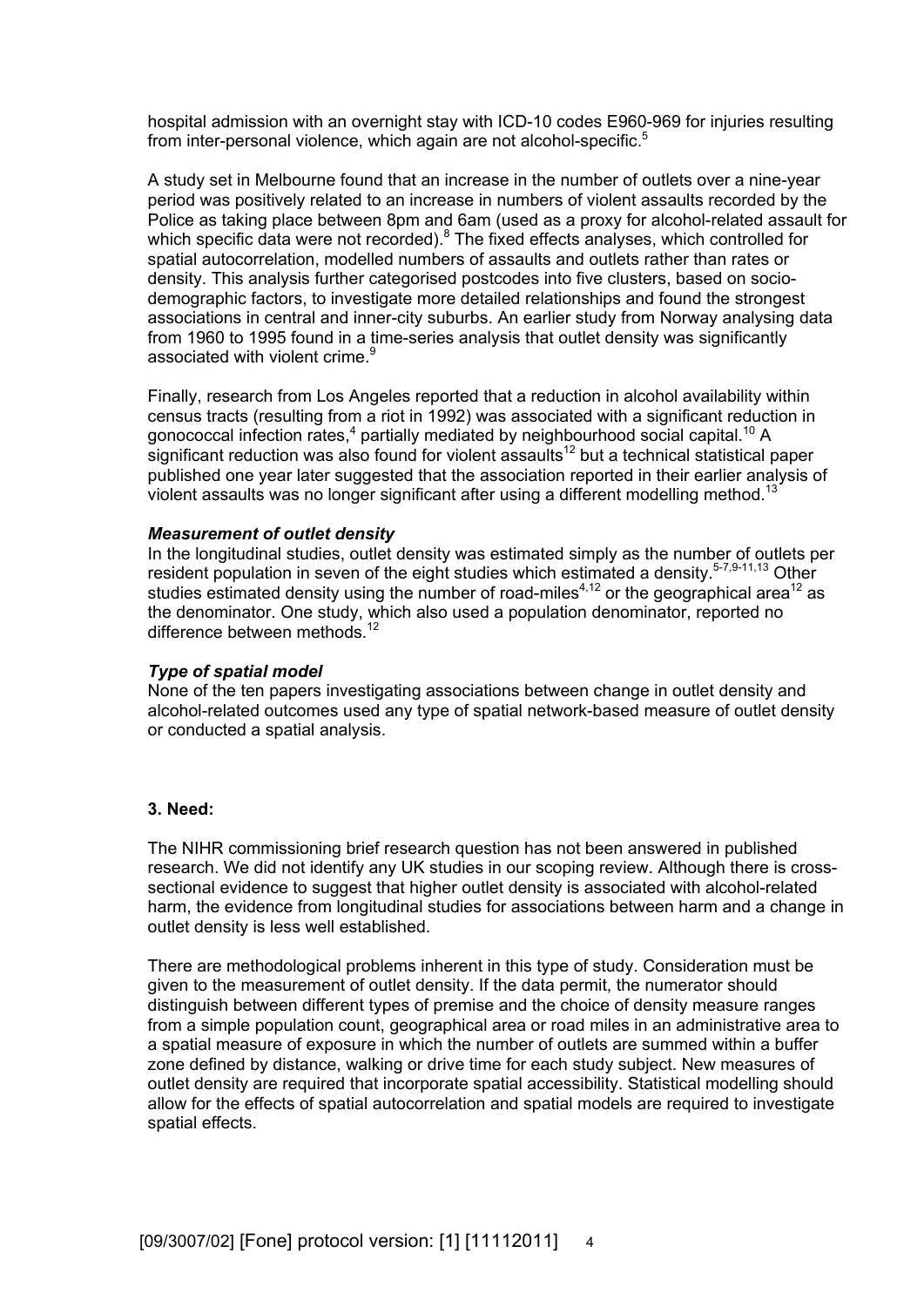## **4. Methods:**

### *a. Setting*

The Setting is Wales, with 22 local authorities, total population 3 million; population 2.4 million aged 16 years and over (2001 Census).

### *b. Design*

The intervention we propose to evaluate is the change in the availability of alcohol, measured as outlet density. The commissioning brief specifies the intervention should consider a "reduction in availability of alcohol..." but we propose to extend this to a two-tailed situation where change can measure either a reduction or an increase in alcohol availability. We describe in detail in section 4d how we propose to estimate outlet density in this project.

The complex intervention takes the form of a natural experiment as is common in public health contexts, for example in changes to policy on the availability of alcohol. These are not amenable to randomisation but have a natural non-random variability in geographical location and time. Different local authorities have different policies and we will obtain a comprehensive list of these policies and their variations, for example a specific policy for handling applications for licences in areas where there is a danger of saturation. These variations in local policy will be associated with increases and decreases in outlet densities and we plan to contrast the effects of different local policies in our exposure measure and hence in the health outcomes.

We propose four studies**:** 

Study 1: Primary outcome: alcohol consumption

A longitudinal analysis of change in levels of alcohol consumption using data from the 75,000 people aged 16 years and over who anonymously responded to the five annual Welsh Health Surveys carried out between 2005 and 2009.<sup>15-19</sup> Consumption will be categorised as an ordinal scale of no alcohol, below sensible limit, above limit, and binge drinking using the Department of Health definition 2007.<sup>20</sup> (see section 4c).

Study 2 Secondary outcome: hospital admissions

A longitudinal analysis of five years of hospital in-patient data for residents of Wales aged 16 years and over using the Patient Episode Database for Wales (PEDW), 2005-09. This includes hospital admissions for alcohol-related causes (around 13,000/year), $^{21}$  defined by a published set of ICD-10 codes. $^{22}$ 

Study 3 Secondary outcome: Accident & Emergency attendances

A longitudinal analysis of residents of Wales aged 16 years and over attending an A&E department at night (10pm – 6am - around 100,000/year) as a proxy for alcohol-related injury between 2009 and 2011.

Study 4 Secondary outcome: alcohol-related violent crime

A longitudinal analysis of five years of Police data on alcohol-related violent crime against the person in Wales between 2005 and 2009 (around 47,000/year).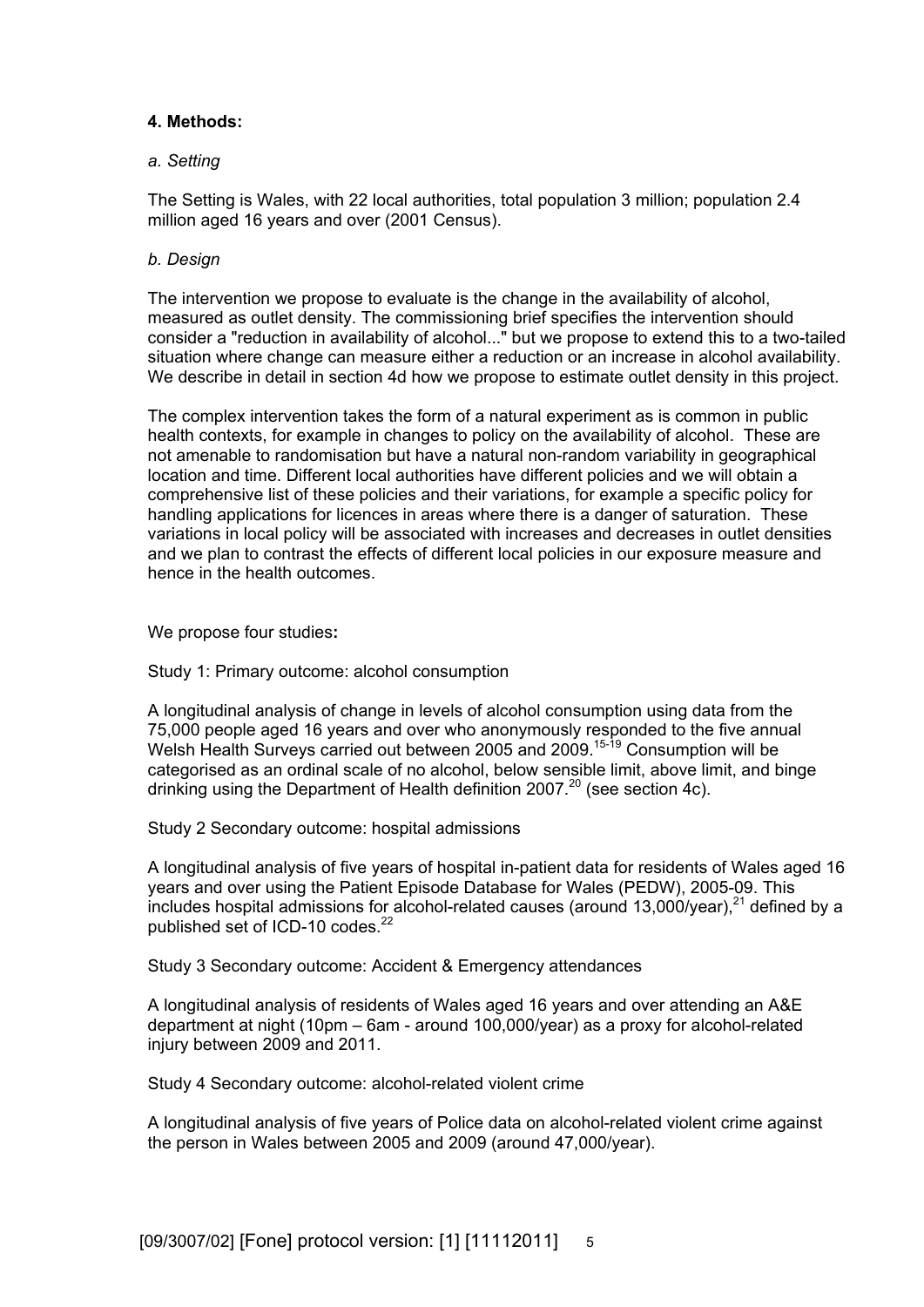#### *c. Data collection*

#### *Use of existing record-linked datasets: the Secure Anonymous Information Linkage Databank*

The Secure Anonymous Information Linkage (SAIL) databank held and managed within the Health Information Research Unit (HIRU) at Swansea University contains health, social and education data on three million residents of Wales and currently includes thirteen datasets containing nearly one billion records.<sup>23,24</sup> The smallest geographical area for which data are already linked and may be released is the 2001 Census Lower Super Output Area (LSOA).<sup>25</sup> Point data, when in combination with health data in the SAIL databank, cannot be anonymised for release. Confidentiality issues are discussed in section 6.

#### *Welsh Demographic Service (WDS)*

The WDS dataset held by NHS Wales Informatics Service (NWIS), the NHS organisation in Wales mandated to hold personally identifiable data, contains addresses for all individuals who register with a General Practitioner. Dates for each update of the address record are held, thereby providing durations of residency for several different homes and the ability to link to local environment exposures at each. Demographic data may be used to create population sub-groups based on age, gender and location for the required date or duration. The WDS contains address information linked anonymously at the individual level (the anonymised linking field, ALF) which is the primary key variable for record-linkage. Using a split-file technique, NWIS supplies ALFs for the whole population of Wales to the SAIL databank.<sup>23,24</sup>

#### *Residential Anonymous Linking Fields*

A particular strength of the SAIL system is the development of the system for anonymising all households in Wales and linking household-level data from local authorities and others with individual health-related data whilst protecting anonymity, using Individual Linking Fields (ALF) and Residential Anonymous Linking Fields (RALF). Address data are matched at NWIS where identifiable addresses are replaced with RALFs. $^{26}$  The residence-based metrics are then fully incorporated into the SAIL databank by linking RALFs to ALFs.

#### *Environment Geographic Information System*

In parallel, but separate from the SAIL databank, is the Environment Geographic Information System (eGIS) which contains map data from the Ordnance Survey at high spatial resolution. Ordnance Survey Master Map (OSMM) Address Layer  $2^{27}$  contains point data for all residences and the OSMM Integrated Transportation Network dataset.<sup>28</sup> The Address Layer 2 point data layer contains a point for each residence, which is placed within the footprint of the residence. The buildings are surveyed with a spatial accuracy of  $\pm$  1-2 m. This provides georeferences at a high spatial resolution.

#### *Alcohol outlets*

There are 22 local authorities in Wales who are responsible under The Licensing Act 2003 for maintaining public registers of Premises and Personal Licence holders, available annually from 2005. Under The Act these data are available for public inspection in council offices. Each authority keeps a database (electronic or hard-copy) of the name and address of each premise with the full unit postcode.

To prepare for this study, and confirm the feasibility of obtaining outlet information, we have approached the responsible officer in each of the 22 local authorities in Wales asking to share the data on outlets. All 22 local authorities have agreed to supply the data. We have already received electronic data from eight authorities for the study period. Of these, data from four authorities are in a format that can be analysed with little further cleaning. Only two authorities distinguished between on and off-sales and so we will not have this categorisation for all-Wales data.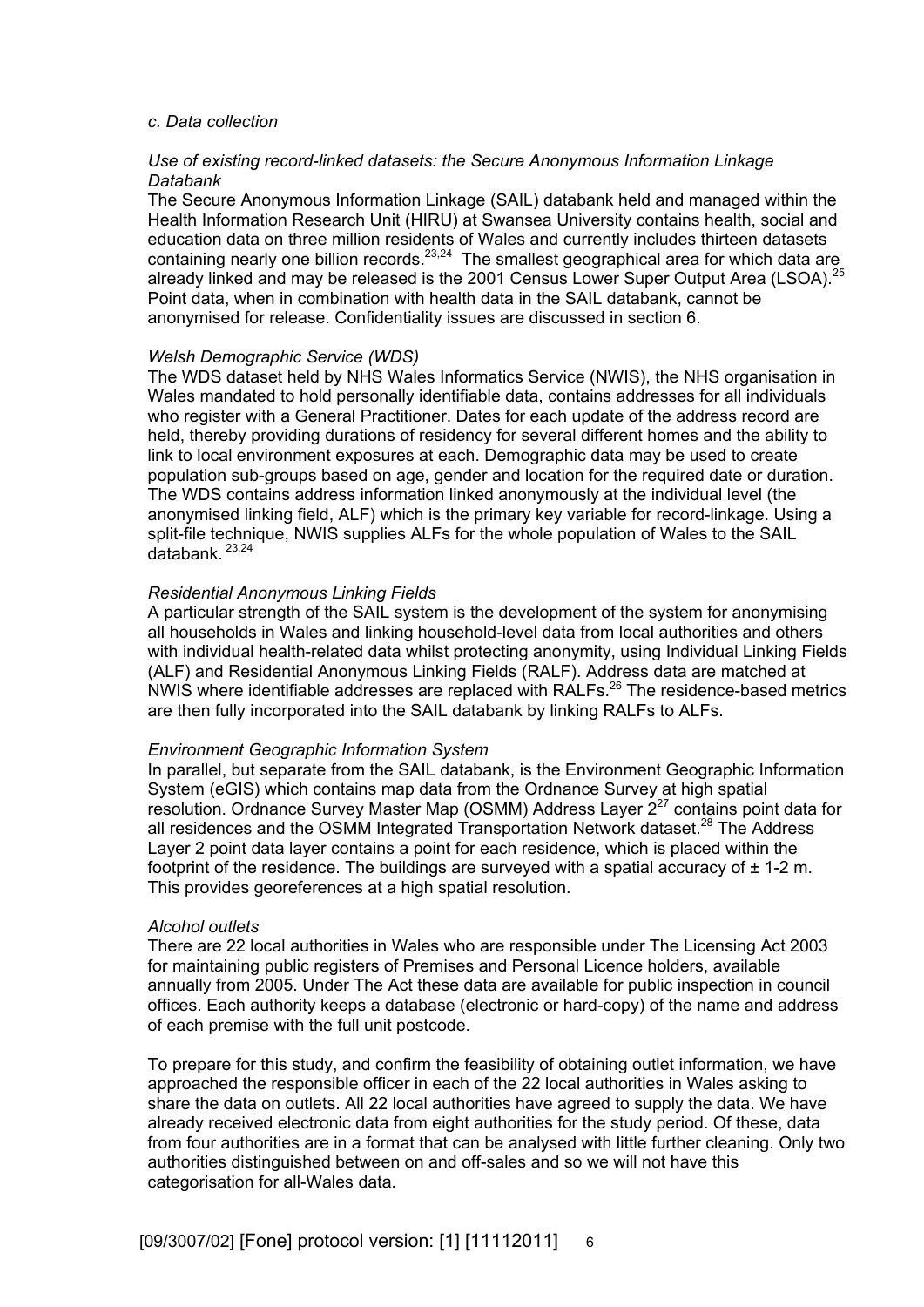Using the full unit postcode we can georeference each outlet to within any geographical boundary using a standard geographical information system (GIS). These postcodes have been validated by the local authorities and we will check each postcode to the address using the OSMM Address Layer  $2.27$  In this study the basic geographical unit for small-area analyses will be the 2001 Census LSOA. These areas vary in size but contain an average of 1500 people, with the constraint of a minimum population of 1000.25 There are 1896 LSOAs in Wales.

To assess the magnitude of change in outlets over time we have assessed the outlet data on licensed and off-sales premises which have already been supplied by four local authorities, with a total of 273 LSOAs (mean 13 outlets). The mean five-year change for local authorities was 6% (range 5% to 46%) which exceeds the 4% change in outlets over a six-year period reported in the study of change in outlet density which gave sufficient power to detect change in a rare (suicide) outcome<sup>6</sup> and the -0.4% mean change in outlets over a six-year period reported in a second longitudinal study.<sup>11</sup>

The data received from the other four authorities are fully postcoded but need converting from text files and duplicate entries removed. Ten further authorities have confirmed that their data will be made available in electronic format. Four authorities have confirmed that the data will be available only in hard copy and so we will scan these data (approximately 2,000 A4 pages) using Optical Character Recognition software. Our pilot investigations and discussions with the lead person in each authority have shown that the systematic collation of the alcohol outlet data is feasible.

### *Primary outcome: Welsh Health Survey*

Data on consumption will be used from the Welsh Health Surveys 2005-09. We are very familiar with these data, having validated the geographical hierarchy in the 2005-2008 dataset and we have published analyses using Welsh Health Survey data.<sup>29,30</sup>

Participants were asked to state the highest number of units they had drunk on any one day in the previous seven days, using a standard prompt to convert different types and quantities of alcoholic drinks into units. The classification of units into ordinal categories of consumption used in the Welsh Health Survey dataset is based on the Department of Health definitions:<sup>20</sup>

| Category                          | Maximum units drunk on any day in the<br>last week                                                                |
|-----------------------------------|-------------------------------------------------------------------------------------------------------------------|
| None                              | Did not drink in the last seven days                                                                              |
| Sensible                          | Drank something; men drinking no more than<br>4 units, women no more than 3 units                                 |
| Above guidelines, less than binge | Men drinking more than 4 and up to and<br>including 8 units, women more than 3 and up<br>to and including 6 units |
| <b>Binge</b>                      | Men drinking more than 8 units, women more<br>than 6 units                                                        |

#### *Secondary outcomes:*

#### *Hospital admissions*

The SAIL databank includes the complete Patient Episode Database for Wales (PEDW), which is the database of all inpatient and day case admissions for residents of Wales. The pseudonymisation process results in a unique, but unidentifiable, ID that enables a patientbased analysis rather than an admissions-based analysis.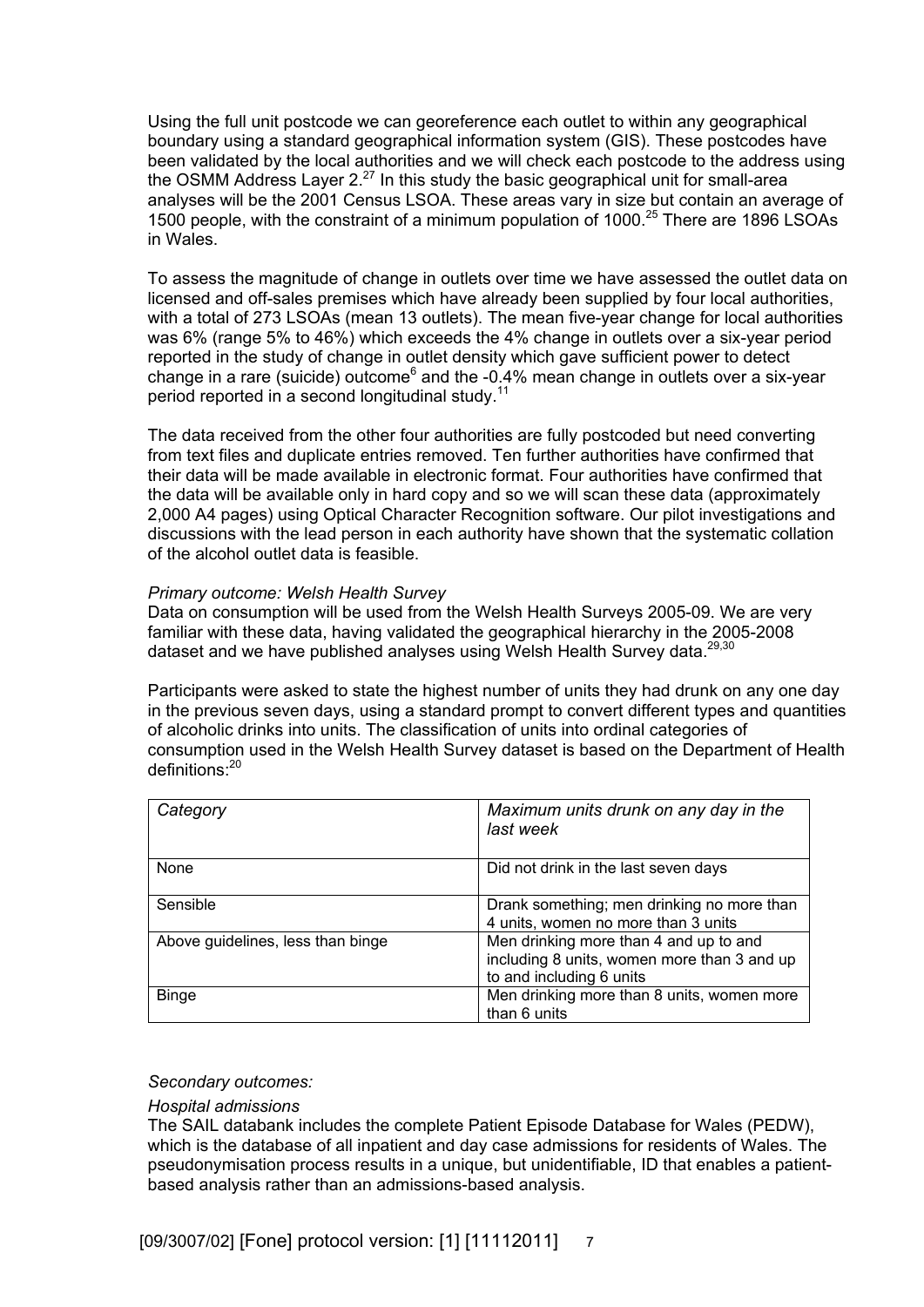Each hospital spell has an attached ICD-10 diagnosis code in one of 14 positions: primary, subsidiary, and 3<sup>rd</sup> to 14th position. The Office for National Statistics has published a list of ICD-10 codes to define causes of death which are exclusively alcohol-related i.e. not just where alcohol could be a contributory aetiological factor.<sup>22</sup> This definition has previously been used in Wales to quantify the annual number of alcohol-related admissions.<sup>21</sup>

There are several other published classifications of 'exclusively' alcohol-related conditions with considerable overlap between them. The differences from the ONS definition largely relate to non-fatal conditions excluded from the ONS cause of death list. In addition are the external cause codes for motor vehicle crashes, E810-E825, and injuries resulting from interpersonal violence E960-969. However these codes are not alcohol-specific. In the analysis we will define alcohol-related as the combined causes of death and condition codes and we will perform secondary analyses including ICD-10 'E' codes for the motor vehicle crashes and injuries resulting from inter-personal violence.

Each PEDW record is linked to the LSOA of residence to which a deprivation score, such as the Welsh Index of Multiple Deprivation 2005, $31$  has been attached in SAIL. We can then attribute admissions to an LSOA and deprivation fifth for the analysis.

#### *Accident & Emergency department data*

The Accident & Emergency Department Data Set (EDDS) is a new dataset within HIRU/SAIL and the first wave of data for the 13 Accident & Emergency (A&E) Departments in Wales for 2009 has now been cleaned and validated. Data for subsequent years will be entered into SAIL as it is received, currently on a monthly basis. The data record attendances for all injuries with date and time of day. There is no definitive uniformly applied code for alcoholrelated attendances in this dataset and so we will use attendance at night (10pm to 6am) as a proxy for alcohol-related as the majority of injury attendances at night (particularly aged 16-39) are likely to be alcohol related. This assumption has been used in previous research, $5$ and is the best possible with the data available. These attendances will be linked to RALFs and hence to anonymised network measures for the analysis. Using ALFs/RALFs we will also trace attendees who are subsequently admitted to hospital (by linking to PEDW) and exclude all those who do not have an alcohol-related ICD-10 code.

The numbers are sufficient for a spatial analysis: there were 101,908 night time attendances at the 13 A&E departments in Wales in the financial year 2009/10. The highest numbers were on Fri/Sat and Sat/Sun nights (15,862, 17,098) compared to weekdays (weekday range 13,374 to 14,232), weekly mean 14,558, SD 1386).

#### *Police data*

Police forces record electronically all incidents reported to them. Incidents of violence against the person are detailed according to incident type (e.g. assault occasioning actual bodily harm), the injury incurred, incident location and alcohol use. These incidents are recorded at the premises, address or street location level. Eastings and Northings locations are also available, although the accuracy of these coordinates has not been evaluated. Our work with police data on an exploratory trial of a disorder reduction intervention found the data to be sufficiently robust for research purposes.<sup>32</sup> Data sharing agreements between Cardiff University and South Wales Police are currently in place and will be extended to the other three police forces in Wales. Although a proportion of violent incidents are not reported to the police, these data remain the most detailed and accurate records of violent incidents at the premises or street level.

Pilot work using South Wales Police data was conducted to establish the feasibility of using police recorded incident data for the period of the proposed study, 2005-09. Approximately 42% of incidents were recorded as involving alcohol on the part of the offender or the victim. While this rate is slightly below the 50% prevalence among incidents recorded by the British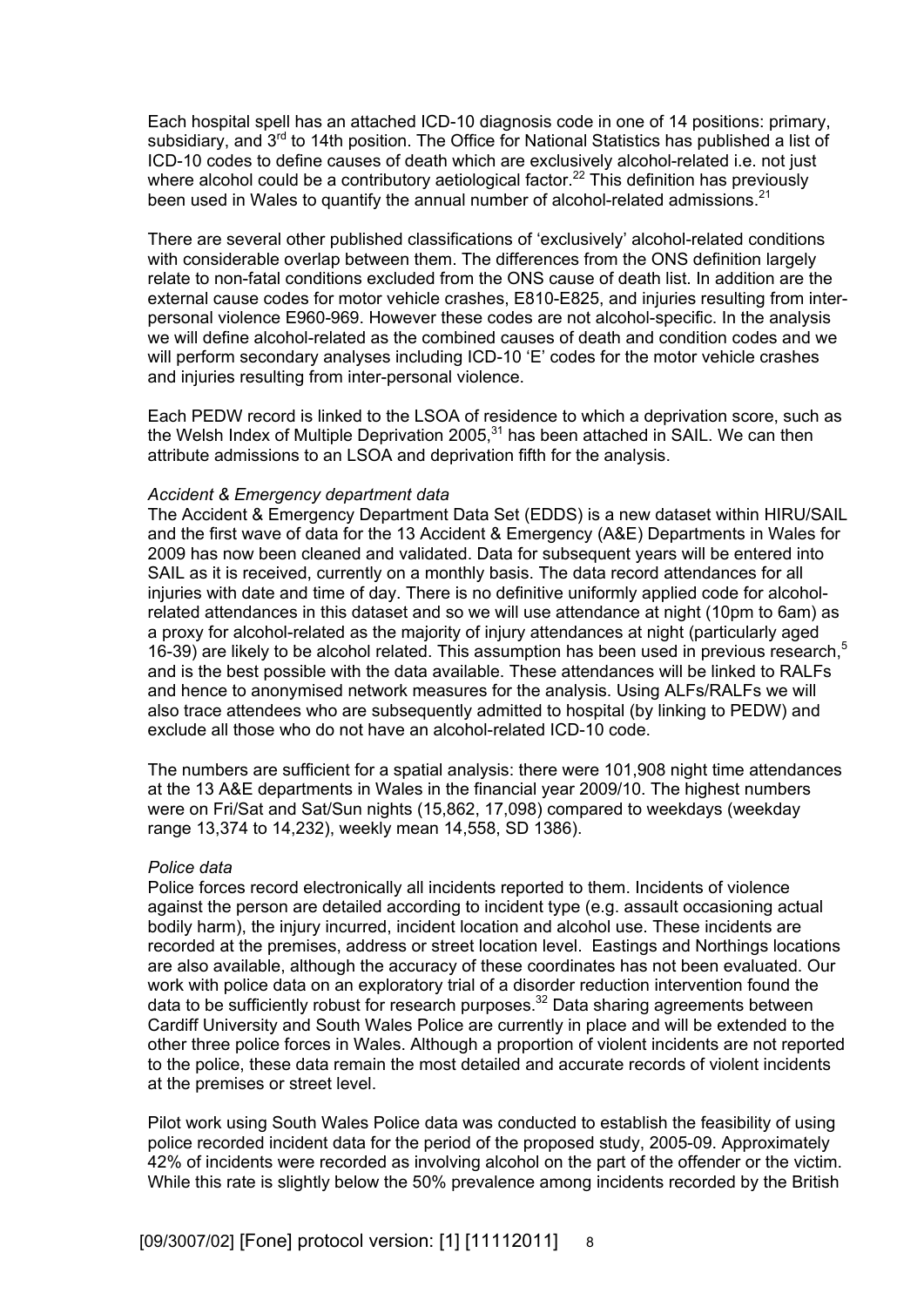Crime Survey<sup>33</sup> we believe that these data are of sufficient quality for our study. Since 99% of incidents are described at the street level and 100% of incidents are described at the police beat level we can map and aggregate the data at LSOA-level. Furthermore, the recording of incident type and presence of injury allows the study to explore the role of outlet density for both occurrence and severity.

The Police violent crime data at LSOA-level will be added to SAIL for this project.

## *d. Data analysis*

## *Spatial modelling of accessibility of the population to alcohol outlets to estimate outlet density*

Our scoping literature review has found four main approaches to estimate outlet density: (1) number of outlets in an administrative per capita or per unit geographical area, (2) number of outlets per network miles per geographical area, (3) number of outlets per geographical area defined by walking or drive time (a 'buffer zone'), and (4) closest Euclidian distance from each subject's home to an outlet.

We wish to estimate a new measure of outlet density which includes a more realistic and robust measure of accessibility than previously published methods. We will estimate a summary statistic for distance to all outlets from each residence within a defined buffer zone. The measures of distance calculated will be network distances and travel times which will more accurately measure exposure than Euclidian distances.

We therefore propose a spatial methodology to estimate outlet density using the unique advantages of the WDS population data within the SAIL databank:

(1) Using the service area tool in ArcGIS Network Analyst module, together with OSMM data and point location facility data in the  $eGIS^{27,28}$  we will calculate the mean network distance for each individual to each outlet within a meaningful network range (10 minutes walk and 10 minutes drive-time) of each residence (RALF). The individual-level measure of outlet density exposure will be a function (e.g. reciprocal) of the mean distance

(2) The LSOA density can be derived by averaging the values for all individual residents in the LSOA

The primary analysis will be for all alcohol outlets but we will also estimate outlet densities for on and off-sales separately for those authorities who can supply this categorisation.

#### *Proposed sample size*

As noted, outlet data received to date from four local authorities showed a mean five-year change of 6% (range 5% to 46%) which exceeds the % change in outlets reported in previous studies to have sufficient power to detect change in rare outcomes.<sup>6,11</sup> Thus we will have sufficient change in outlet density for the analysis and to answer the research questions.

For the primary outcome, based on data from five Welsh Health Surveys, the sample size is approximately 75,000. Because we do not yet have the data on the location of alcohol outlets by year, we do not know the distribution of changes and so cannot complete a conventional sample size calculation. However we previously carried out an analysis of similar data of ca. 60,000 respondents to four successive Welsh Health Surveys 2005-2008 and can draw on that experience. In similar multilevel models to those anticipated here, for the primary outcome analysis, standard errors were typically between 0.04 and 0.06, varying between model parameters. These led to narrow confidence intervals for parameter values; for example the estimated odds ratio associated with a quintile of deprivation was 0.82 with 95% confidence interval (0.76, 0.88). So with even more data here the precision will be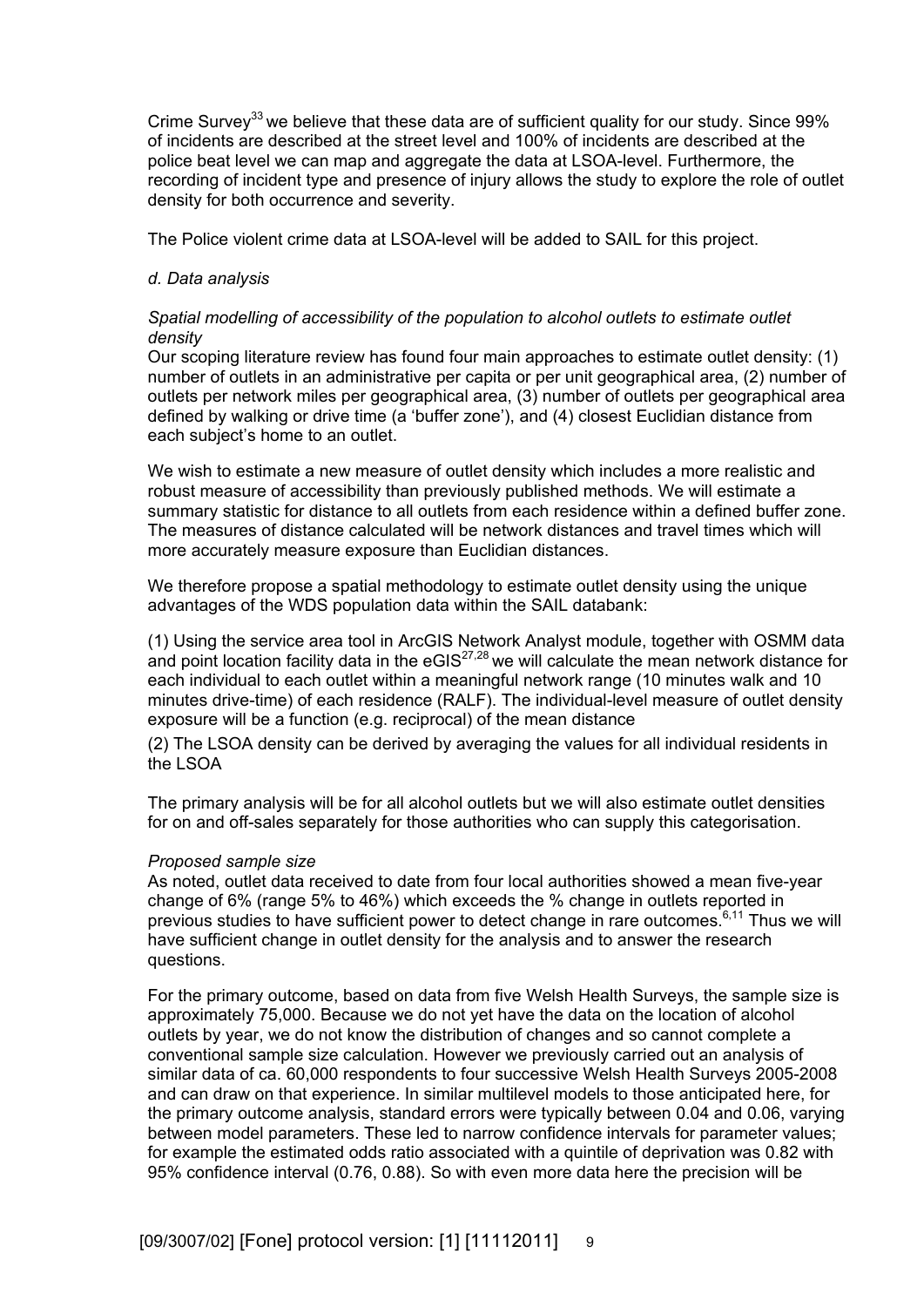greater and even small differences in outcomes will be recognised.

For the other outcomes the study population is essentially the 2.4 million people living in Wales and aged at least 16 years. The outcomes are not rare with approximately 13,000 alcohol-related admissions, 100,000 night time A&E attendances, and around 47,000 violent crimes against the person in Wales annually. We will have very high power for detecting small differences between small-areas (LSOAs) at the extremes of changes in alcohol outlet density. For example there would be over 80% power for identifying a reduction from 5.4 per thousand per annum to 5 per 1000 per annum between the extreme quintiles of change in outlet density. While this ignores clustering within LSOA, that effect is unlikely to be so large that the power is greatly reduced and there will be more power for detecting a larger difference. If the correction factor for clustering was two, a common finding in work of this type, the required sample size would effectively be doubled. However with the planned sample size there would still be over 80% power for detecting a reduction from 5.4 per thousand per annum to 4.8 per thousand per annum in the admission rate for alcohol-related conditions.

### Statistical analysis

The primary analysis will be for all alcohol outlets but we will also analyse the data using outlet densities for on- and off-sales separately for those authorities who can supply this categorisation. Our analysis plan has to take into account the nature of the data available through SAIL. Data on individuals nested within households nested within LSOAs will be available, but the geographical details will be anonymised, so that the geographical location will not be known. This has all of the advantages of individual outcome and exposure data, together with demographic details, and has not been performed previously, to the best of our knowledge. It has the disadvantage, however, that a full spatial analysis will not be possible. For a spatial analysis we will have to follow other authors and use an ecological approach using data aggregated over LSOAs. Our analysis plan is:

## (1) Full descriptive statistics

(2) A spatial model based on LSOA-level data to explore the relationship between counts/rates of the four outcome measures and outlet density. The models will account for the year and will adjust for aggregated population characteristics, such as the percentages of males and of certain socio-economic groups, and the median age. A variety of spatial models can be used for such data to allow for spatial autocorrelation, including the Bayesian approach of Besag, York and Mollié,<sup>34</sup> the random effects models developed by Gruenewald and colleagues and used in the three Californian longitudinal studies<sup>5,6,11</sup> and geographically weighted regression (GWR) models. $35-37$  GWR is slightly different from other spatial regression techniques such as the spatially lagged model and spatial error model<sup>38</sup> in the sense that it enables the spatial localisation of standard regression models, thereby allowing us to incorporate the spatial heterogeneity of the degree of accessibility/exposure to the outlets in explaining the spatial distribution of health outcomes. The process of GWR modelling will be implemented within the eGIS environment, using ArcGIS 9.3 extension of the GWR software. The different types of spatial models make different assumptions, model spatial autocorrelation differently and analyse the data in different ways; their relative merits will be explored as part of the project.

(3) A multilevel analysis using the hierarchy outlined above of individuals nested within households nested within LSOAs, nested within local authorities. We will use multilevel ordinal models of the defined categories of consumption for the WHS data and multilevel logistic models of the odds of hospital admission and A&E attendance as a function of change in individual outlet density exposure, adjusting for confounding individual variables (age, gender, SES) and LSOA deprivation score. This method cannot be used for the crime data as we only know location of offence with no information on individuals. Multilevel modelling is a well-established technique, see for example Goldstein 2003,<sup>39</sup> and we will fit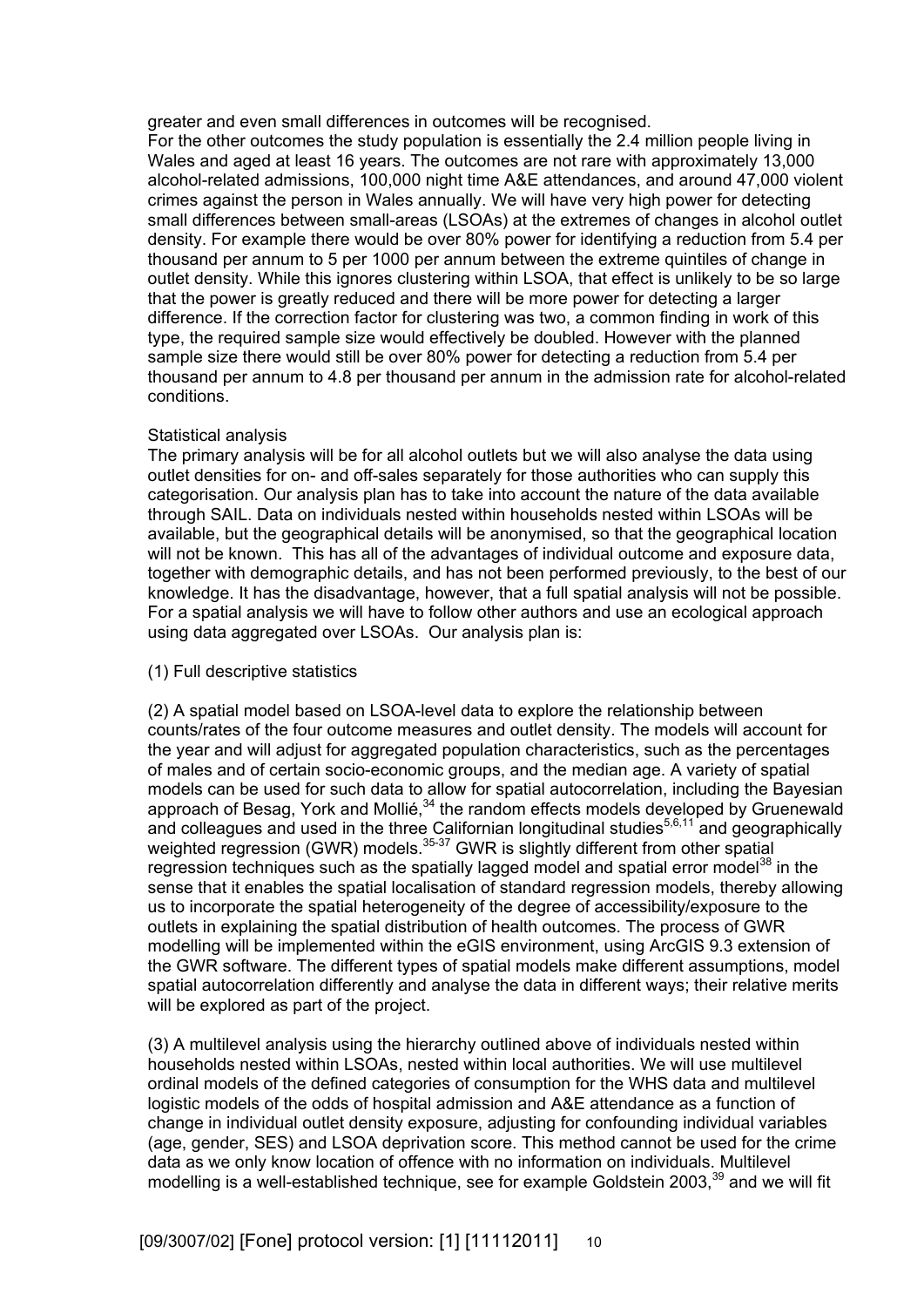models using the standard MLWiN $40$  and R software.<sup>41</sup>

### In order to address the secondary research questions:

(4) We will assess the impact on health inequalities by firstly stratifying the models in (2) and (3) above by Welsh Index of Multiple Deprivation, using quintiles of deprivation to examine whether the modelled associations vary with deprivation category. This method was used for postcode sectors in the Australian longitudinal analysis. $8$  A better method which we will use is to model the interaction between LSOA deprivation score and change in outlet density and the two-way interaction including individual SES (using the NS-SEC). $^{42}$  This method uses the whole dataset and the coefficient of the interaction terms gives information on the effect on inequalities over time.

(5) Since the annual estimation of outlet density exposure automatically includes people who move residence, (from using the WDS within SAIL), our main models will correct for population migration. We will assess the impact of population migration by re-estimating annual outlet densities using the baseline population, repeating the models above, and comparing to the main models. Health selection bias can thus be assessed.

### *Presentation and mapping of the results*

An important element of the research will be mapping of the data. This will form part of the substantive investigation as well as part of the presentation and communication of the results. It is well established that mapping health and related social and economic data can provide important insights into the causal processes that affect health outcomes.<sup>43</sup> Global and local statistical measures of spatial clusters can be misleading without mapping,  $44,45$ which provides an excellent method of revealing potential anomalies in the data. The research will therefore use mapping techniques in the specification and testing of the alcohol outlet density variable and the spatial model.

Mapping will also be used as part of the diagnostic tests and interpretation of the multilevel models, principally through mapping the LSOA residuals. This is an important element of model building<sup>46</sup> and can be used to refine the specification of the model as well as identify structure not accounted for by the explanatory variables. For instance, systematic variation in the size and direction of residuals across space can be indicative of spatial autocorrelation and/or spatial heterogeneity caused by mis-specification of the model. Mapping the residuals and analysing them using spatial statistical techniques such as local indicators of spatial autocorrelation can prove invaluable in model building. Moreover, mapping will allow a visual analysis of the spatial correlation between the residuals and the location of the alcohol outlets. A clear relation, such as concentrations of large positive/negative residuals around clusters of alcohol outlets, could indicate social processes unexplained by the model and lead to further analysis.

Maps will also form an important part of the presentation and communication of the results to different audiences. Politicians and policy makers respond well to visual information and maps have the capacity of presenting a vast amount of complex information in an efficient manner. This is true of health data where the spatial correlations between alcohol outlets and health outcomes can be visually demonstrated. Maps will help explain our methodology and confirm the findings of our models.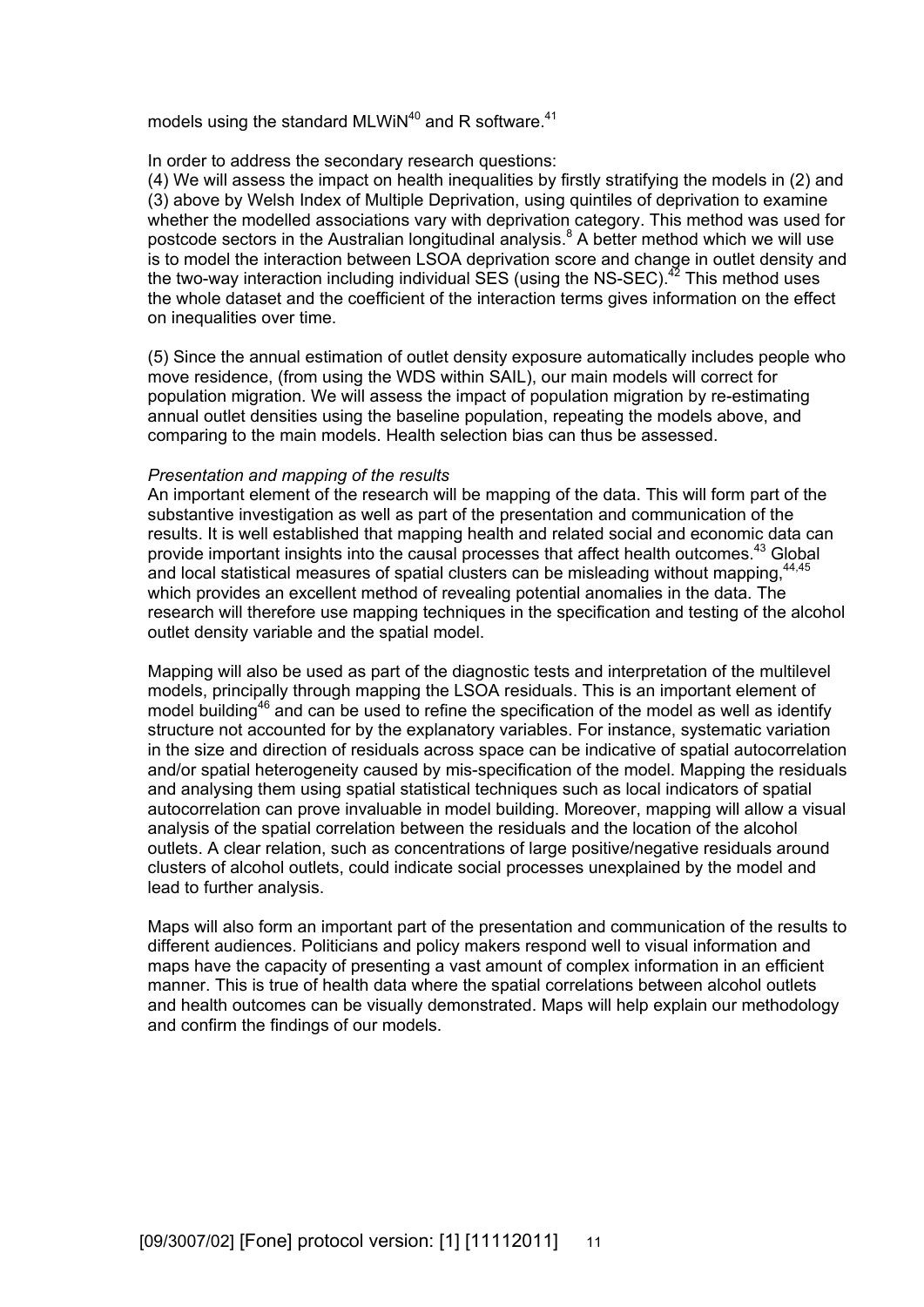|                                                         | 2011<br>2012 |                  |                         |                |                |                |                |                |                  | 2014<br>2013   |                         |    |    |                |                         |                |                         |                |                         |                |                         |                |                |    |    |    |                |         |                |                |                 |
|---------------------------------------------------------|--------------|------------------|-------------------------|----------------|----------------|----------------|----------------|----------------|------------------|----------------|-------------------------|----|----|----------------|-------------------------|----------------|-------------------------|----------------|-------------------------|----------------|-------------------------|----------------|----------------|----|----|----|----------------|---------|----------------|----------------|-----------------|
| <b>Month Number</b>                                     | $\mathbf 1$  | $\boldsymbol{2}$ | $\mathbf 3$             | 4              | $\sqrt{5}$     | 6              | $\overline{7}$ | 8              | $\boldsymbol{9}$ | 10             | 11                      | 12 | 13 | 14             | 15                      | 16             | 17                      | 18             | 19                      | 20             | 21                      | 22             | 23             | 24 | 25 | 26 | 27             | 28      | 29             | 30             | $\overline{31}$ |
| <b>Month</b>                                            | J            | A                | $\overline{\mathsf{s}}$ | $\overline{O}$ | $\overline{N}$ | $\overline{D}$ | J              | $\overline{F}$ | $\overline{M}$   | $\overline{A}$ | $\overline{\mathsf{M}}$ | J  | J  | $\overline{A}$ | $\overline{\mathsf{s}}$ | $\overline{0}$ | $\overline{\mathsf{N}}$ | $\overline{D}$ | $\overline{\mathsf{J}}$ | $\overline{F}$ | $\overline{\mathsf{M}}$ | $\overline{A}$ | $\overline{M}$ | J  | J  | A  | $\overline{s}$ | $\circ$ | $\overline{N}$ | $\overline{D}$ | J               |
| <b>Activity</b>                                         |              |                  |                         |                |                |                |                |                |                  |                |                         |    |    |                |                         |                |                         |                |                         |                |                         |                |                |    |    |    |                |         |                |                |                 |
| 1. Project team formal                                  |              |                  |                         |                |                |                |                |                |                  |                |                         |    |    |                |                         |                |                         |                |                         |                |                         |                |                |    |    |    |                |         |                |                |                 |
| research meetings                                       |              |                  |                         |                |                |                |                |                |                  |                |                         |    |    |                |                         |                |                         |                |                         |                |                         |                |                |    |    |    |                |         |                |                |                 |
| 2. Study steering group                                 |              |                  |                         |                |                |                |                |                |                  |                |                         |    |    |                |                         |                |                         |                |                         |                |                         |                |                |    |    |    |                |         |                |                |                 |
| meetings                                                |              |                  |                         |                |                |                |                |                |                  |                |                         |    |    |                |                         |                |                         |                |                         |                |                         |                |                |    |    |    |                |         |                |                |                 |
| 3. Data access agreement                                |              |                  |                         |                |                |                |                |                |                  |                |                         |    |    |                |                         |                |                         |                |                         |                |                         |                |                |    |    |    |                |         |                |                |                 |
| to use the WHS<br>4. Prepare WHS complete               |              |                  |                         |                |                |                |                |                |                  |                |                         |    |    |                |                         |                |                         |                |                         |                |                         |                |                |    |    |    |                |         |                |                |                 |
| dataset for analysis,                                   |              |                  |                         |                |                |                |                |                |                  |                |                         |    |    |                |                         |                |                         |                |                         |                |                         |                |                |    |    |    |                |         |                |                |                 |
| validation of geography                                 |              |                  |                         |                |                |                |                |                |                  |                |                         |    |    |                |                         |                |                         |                |                         |                |                         |                |                |    |    |    |                |         |                |                |                 |
| 5. Update literature review                             |              |                  |                         |                |                |                |                |                |                  |                |                         |    |    |                |                         |                |                         |                |                         |                |                         |                |                |    |    |    |                |         |                |                |                 |
| 6. Update WDS data in                                   |              |                  |                         |                |                |                |                |                |                  |                |                         |    |    |                |                         |                |                         |                |                         |                |                         |                |                |    |    |    |                |         |                |                |                 |
| SAIL databank,                                          |              |                  |                         |                |                |                |                |                |                  |                |                         |    |    |                |                         |                |                         |                |                         |                |                         |                |                |    |    |    |                |         |                |                |                 |
| preparation of dataset of                               |              |                  |                         |                |                |                |                |                |                  |                |                         |    |    |                |                         |                |                         |                |                         |                |                         |                |                |    |    |    |                |         |                |                |                 |
| alcohol-related hospital                                |              |                  |                         |                |                |                |                |                |                  |                |                         |    |    |                |                         |                |                         |                |                         |                |                         |                |                |    |    |    |                |         |                |                |                 |
| admissions, SQL                                         |              |                  |                         |                |                |                |                |                |                  |                |                         |    |    |                |                         |                |                         |                |                         |                |                         |                |                |    |    |    |                |         |                |                |                 |
| extraction                                              |              |                  |                         |                |                |                |                |                |                  |                |                         |    |    |                |                         |                |                         |                |                         |                |                         |                |                |    |    |    |                |         |                |                |                 |
| 7. Preparation of dataset of                            |              |                  |                         |                |                |                |                |                |                  |                |                         |    |    |                |                         |                |                         |                |                         |                |                         |                |                |    |    |    |                |         |                |                |                 |
| A&E attendances, SQL                                    |              |                  |                         |                |                |                |                |                |                  |                |                         |    |    |                |                         |                |                         |                |                         |                |                         |                |                |    |    |    |                |         |                |                |                 |
| extraction                                              |              |                  |                         |                |                |                |                |                |                  |                |                         |    |    |                |                         |                |                         |                |                         |                |                         |                |                |    |    |    |                |         |                |                |                 |
| 8. Preparation of dataset of                            |              |                  |                         |                |                |                |                |                |                  |                |                         |    |    |                |                         |                |                         |                |                         |                |                         |                |                |    |    |    |                |         |                |                |                 |
| violent assaults                                        |              |                  |                         |                |                |                |                |                |                  |                |                         |    |    |                |                         |                |                         |                |                         |                |                         |                |                |    |    |    |                |         |                |                |                 |
| 9. Collation and                                        |              |                  |                         |                |                |                |                |                |                  |                |                         |    |    |                |                         |                |                         |                |                         |                |                         |                |                |    |    |    |                |         |                |                |                 |
| preparation of outlet data<br>from 22 local authorities |              |                  |                         |                |                |                |                |                |                  |                |                         |    |    |                |                         |                |                         |                |                         |                |                         |                |                |    |    |    |                |         |                |                |                 |
| 10. Develop the network-                                |              |                  |                         |                |                |                |                |                |                  |                |                         |    |    |                |                         |                |                         |                |                         |                |                         |                |                |    |    |    |                |         |                |                |                 |
| based spatial methods for                               |              |                  |                         |                |                |                |                |                |                  |                |                         |    |    |                |                         |                |                         |                |                         |                |                         |                |                |    |    |    |                |         |                |                |                 |
| outlet density                                          |              |                  |                         |                |                |                |                |                |                  |                |                         |    |    |                |                         |                |                         |                |                         |                |                         |                |                |    |    |    |                |         |                |                |                 |
| 11. Descriptive analyses                                |              |                  |                         |                |                |                |                |                |                  |                |                         |    |    |                |                         |                |                         |                |                         |                |                         |                |                |    |    |    |                |         |                |                |                 |
| 12. Multilevel regression                               |              |                  |                         |                |                |                |                |                |                  |                |                         |    |    |                |                         |                |                         |                |                         |                |                         |                |                |    |    |    |                |         |                |                |                 |
| analyses                                                |              |                  |                         |                |                |                |                |                |                  |                |                         |    |    |                |                         |                |                         |                |                         |                |                         |                |                |    |    |    |                |         |                |                |                 |
| 13. Spatial analyses                                    |              |                  |                         |                |                |                |                |                |                  |                |                         |    |    |                |                         |                |                         |                |                         |                |                         |                |                |    |    |    |                |         |                |                |                 |
| 14. Final literature review                             |              |                  |                         |                |                |                |                |                |                  |                |                         |    |    |                |                         |                |                         |                |                         |                |                         |                |                |    |    |    |                |         |                |                |                 |
| update                                                  |              |                  |                         |                |                |                |                |                |                  |                |                         |    |    |                |                         |                |                         |                |                         |                |                         |                |                |    |    |    |                |         |                |                |                 |
| 15.Write                                                |              |                  |                         |                |                |                |                |                |                  |                |                         |    |    |                |                         |                |                         |                |                         |                |                         |                |                |    |    |    |                |         |                |                |                 |
| reports/papers/abstracts                                |              |                  |                         |                |                |                |                |                |                  |                |                         |    |    |                |                         |                |                         |                |                         |                |                         |                |                |    |    |    |                |         |                |                |                 |
| 16. Submit report to NIHR                               |              |                  |                         |                |                |                |                |                |                  |                |                         |    |    |                |                         |                |                         |                |                         |                |                         |                |                |    |    |    |                |         |                |                |                 |
| 17.Start dissemination of                               |              |                  |                         |                |                |                |                |                |                  |                |                         |    |    |                |                         |                |                         |                |                         |                |                         |                |                |    |    |    |                |         |                |                |                 |
| results                                                 |              |                  |                         |                |                |                |                |                |                  |                |                         |    |    |                |                         |                |                         |                |                         |                |                         |                |                |    |    |    |                |         |                |                |                 |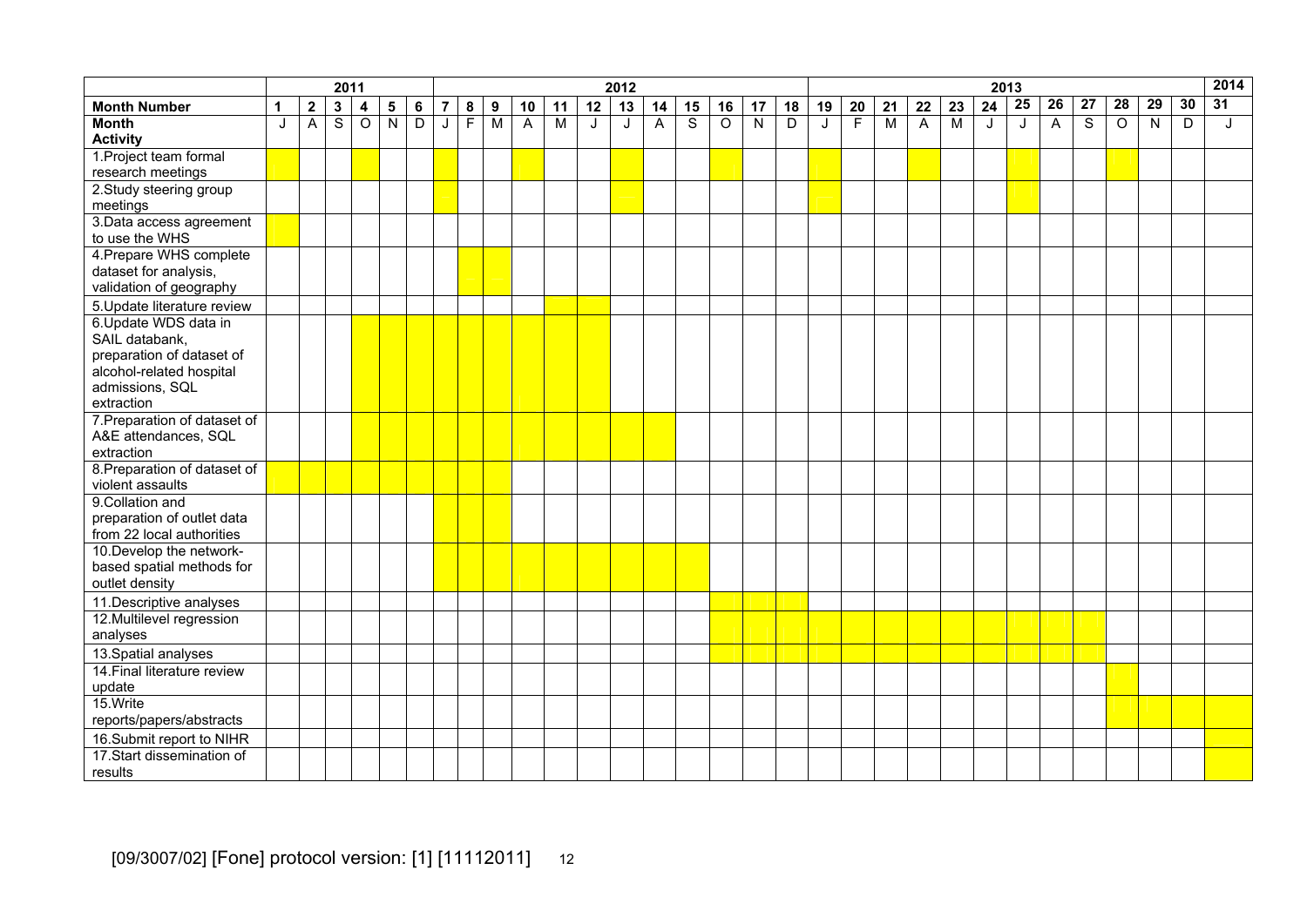## **6. Project Management:**

### *Research Governance and ethical arrangements*

The information governance requirements for use of the Secure Anonymised Information Linkage (SAIL) dataset in this proposal have been approved by the Independent Information Governance Review Panel (IGRP).

Participant consent is not required because all the SAIL study outcome data (on hospital admissions, A&E attendances and Police data) will be anonymised before they are incorporated into the SAIL databank and anonymously linked with other SAIL datasets. As the SAIL databank is fully anonymised, it does not fall into the remit of the National Information Governance Board who provide section 251 (formerly section 60) exemption to use identifiable data without consent.

The anonymised Welsh Health Survey dataset is supplied under a formal Data Access Agreement between Cardiff University and the Welsh Government. Welsh Health Survey data do not have permission from the Data Owner (Welsh Government) to link into SAIL at individual-level but can be linked, using data aggregated by LSOA, to outlet density exposures.

The Chairman of the Research Ethics Committee for Wales has confirmed in writing that this study does not require ethical approval under NHS research governance arrangements.

### *Study steering committee*

A multi-disciplinary and multi-agency study steering committee (SSC) will be established to oversee and guide project activities. The SSC will be constituted to include the lead and one co-applicant from each School in Swansea and Cardiff University, and a member from the NIHR, the study sponsor (Cardiff University), South Wales Police, Cardiff Community Safety Partnership, the Involving People network (see section 7), and experts in the field of alcohol and violence research.

## **7. Service users/public involvement:**

Public involvement is an important part of the project. The study outcomes which define patients – A&E attendances or admission to hospital – do not include recruited patients who have consented to participate but rather we have permission for an anonymised secondary analysis of record-linked datasets. The same applies to victims of violent crime. The scope for patient involvement is therefore limited. However we plan to offer the charity Alcohol Concern the opportunity to provide patient perspectives.

The primary vehicle in Wales for public engagement, with whom we will work closely, is The Clinical Research Collaboration-Cymru "Involving People" network (http://www.involvingpeople.org.uk/). Involving People aims to provide input into the strategy, development and implementation of health and social care research in Wales.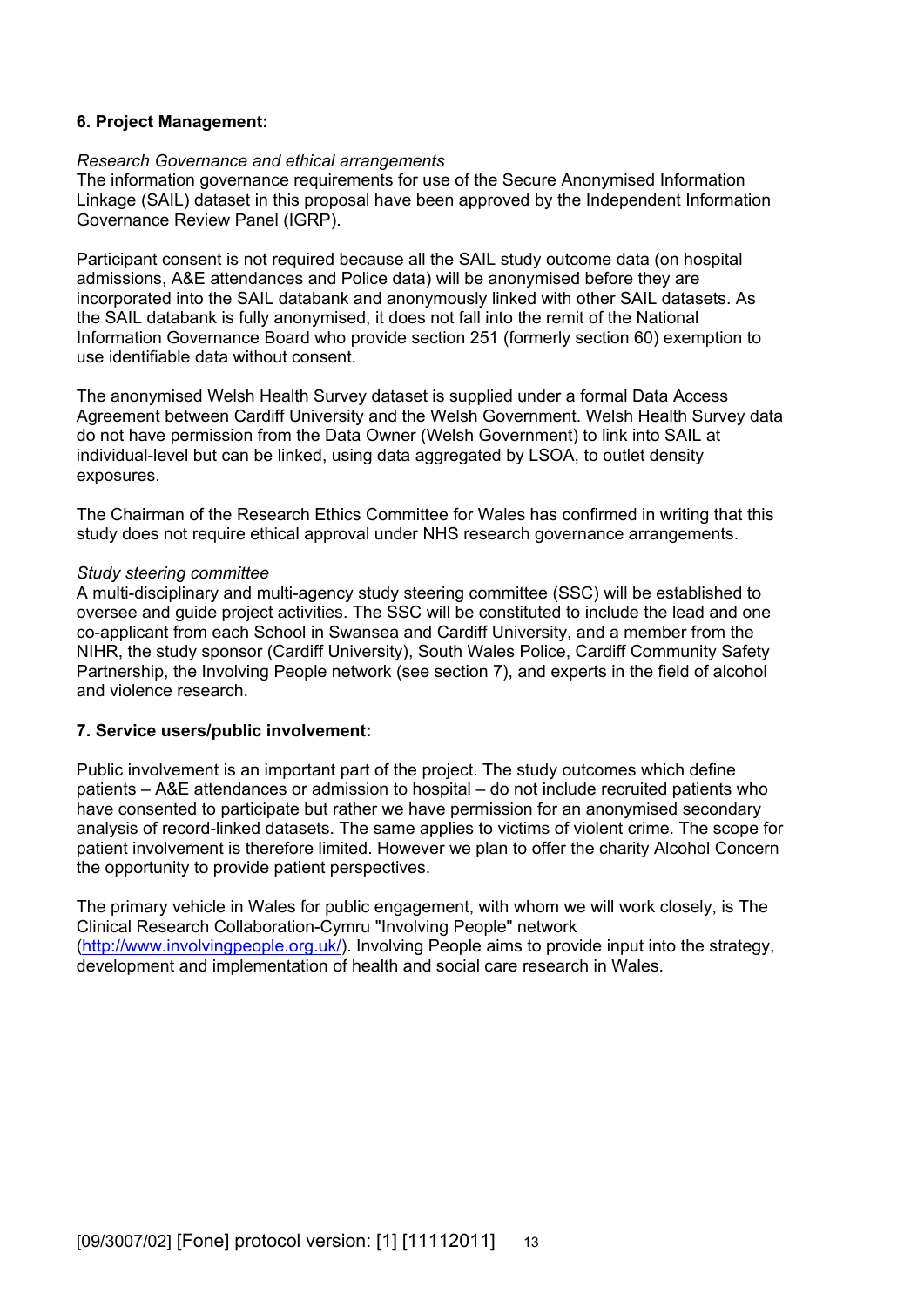# **8. References:**

[1] Norman P, Boyle P, Rees P. Selective migration, health and deprivation: a longitudinal analysis. *Social Science & Medicine* 2005;60(12):2755-71.

[2] Connolly S, O'Reilly D, Rosato M. Increasing inequalities in health: is it an artefact caused by the selective movement of people?. *Social Science & Medicine* 2007;64(10):2008-15.

[3] Campbell CA, Hahn RA, Elder R, et al. Guide to Community Preventive Services: The Effectiveness of Limiting Alcohol Outlet Density as a Means of Reducing Excessive Alcohol Consumption and Alcohol-Related Harms. *American Journal of Preventive Medicine* 2009;6:556-69.

[4] Cohen DA, Ghosh-Dastidar B, Scribner R, et al. Alcohol outlets, gonorrhea, and the Los Angeles civil unrest: A longitudinal analysis. *Social Science & Medicine* 2006;62(12):3062-71. [5] Gruenewald PJ, Remer L. Changes in outlet densities affect violence rates. *Alcoholism:* 

*Clinical and Experimental Research* 2006;30(7):1184-93.

[6] Johnson FW, Gruenewald PJ, Remer LG. Report of results from the OSHPS reabstracting project: an evaluation of the reliability of selected patient discharge data July through December 1988. *Alcoholism: Clinical and Experimental Research* 2009;33(12):2124-33.

[7] Lapham SC, Gruenwald PJ, Remer L, Layne L. New Mexico's 1998 drive-up liquor window closure: Effect on alcohol-involved crashes. *Addiction* 2004;99(5):598-606.

[8] Livingston M. A longitudinal analysis of alcohol outlet density and assault. *Alcoholism: Clinical and Experimental Research* 2008;32(6):1074-9.

[9] Norstrom T. Outlet density and criminal violence in Norway, 1960-1995. *Journal of Studies on Alcohol* 2000;61(6):907-11.

[10] Theall KP, Scribner R, Ghosh-Dastidar B, Cohen D, Mason K, Simonsen N. Neighbourhood alcohol availability and gonorrhea rates: Impact of social capital. *Geospatial Health* 2009;3(2):241-55.

[11] Treno AJ, Johnson FW, Remer LG, Gruenewald PJ. The impact of outlet densities on alcohol-related crashes: A spatial panel approach. *Accident Analysis and Prevention* 2007;39(5):894-901.

[12] Yu QZ, Scribner R, Carlin B, et al. Multilevel spatio-temporal dual changepoint models for relating alcohol outlet destruction and changes in neighbourhood rates of assaultive violence. *Geospatial Health* 2008;2(2):161-72.

[13] Yu QZ, Li B, Scribner RA. Hierarchical additive modeling of nonlinear association with spatial correlations-An application to relate alcohol outlet density and neighborhood assault rates. *Statistics in Medicine* 2009;28(14):1896-912.

[14] Popova S, Giesbrecht N, Bekmuradov D, Patra J. Hours and days of sale and density of alcohol outlets: Impacts on alcohol consumption and damage: A systematic review. *Alcohol and Alcoholism* 2009;44(5):500-16.

[15] National Assembly for Wales. *Welsh Health Survey 2004/05*. National Statistics, 2006.

[16] Welsh Assembly Government. *Welsh Health Survey 2005/06*. National Statistics, 2007.

[17] Welsh Assembly Government. *Welsh Health Survey 2007*. National Statistics, 2008.

[18] Welsh Assembly Government. *Welsh Health Survey 2008*. National Statistics, 2009.

[19] Welsh Assembly Government. *Welsh Health Survey 2009: Initial Headline Results.*

[http://wales.gov.uk/docs/statistics/2010/100525sdr742010en.pdf]

[20] Department of Health, Home Office, Department for Education and Skills and Department for Culture, Media and Sport. *Safe. Sensible. Social. The next steps in the National Alcohol Strategy*. London: DH Publications, 2007.

[21] Gartner A, Cosh H, Gibbon R, Lester N. *A profile of alcohol and health in Wales.* National Public Health Service for Wales/Wales Centre for Health, 2009. ISBN: 0-9545544-9-3. [http://www.wales.nhs.uk/sites3/Documents/568/Alcohol%20and%20Health%20in%20Wales\_ WebFinal E.pdfl

[22] Office for National Statistics. *Defining alcohol-related deaths*. ONS, 2006 [http://www.statistics.gov.uk/downloads/theme\_health/Summary\_responses.pdf]

[23] Ford D, Jones K, Verplancke J-P, Lyons R, John G, Brown G, et al. The SAIL Databank: building a national architecture for e-health research and evaluation. *BMC Health Services*